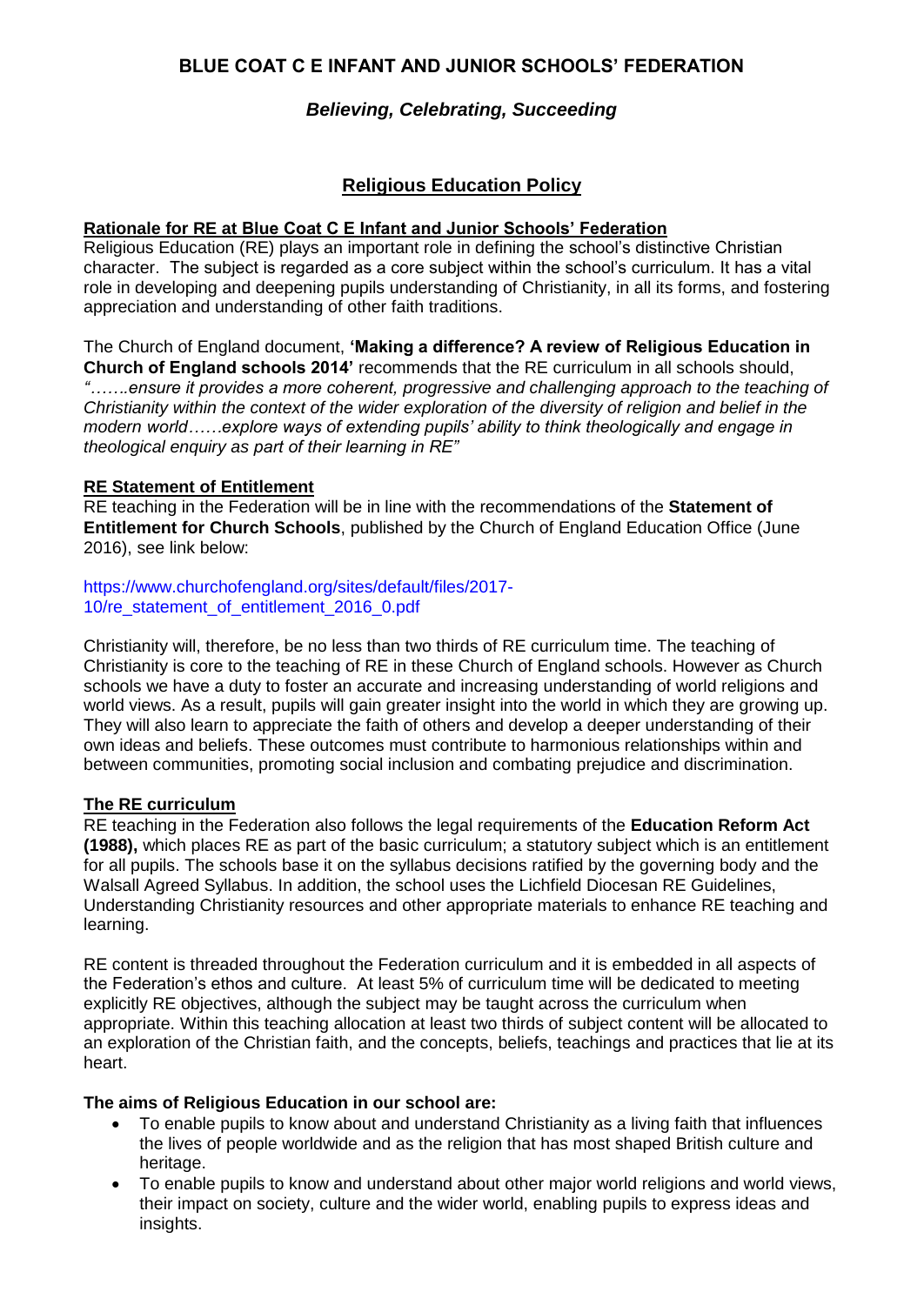- To enable pupils to develop knowledge and skills in making sense of religious texts and teachings and understanding their impact on the lives of believers.
- To develop pupils' abilities to connect, critically reflect upon, evaluate and apply their learning to their own growing understanding of religion and belief, of themselves, the world and human experience.
- To develop an understanding of religious faith as the search for and expression of truth, and so to consider important human questions, values and concerns.
- To nurture understanding, respect and open-mindedness and inspire lifelong engagement with the study of religions and beliefs.

### **The outcomes for pupils at the end of their time in our school are that they are able to:**

- Compare and contrast the key beliefs and practices of the religions studied and show how they are connected to believers' lives.
- Describe different aspects of belonging to a religion symbol, story, festival, belief, faith in action, ritual, worship.
- Express religious beliefs and ideas with the appropriate language, vocabulary and terminology and describe what they mean.
- Ask questions sensitively about the lives of believers and suggest appropriate answers.
- $\bullet$  Reflect on the decisions people make including believers and suggest possible outcomes.
- Compare their own experience and identity with others including believers.
- Reflect and empathise with the big questions of life, suggesting some answers / insights.
- Be confident to explore their own spirituality and search for truth.
- Value the religious journey of faith.
- Develop pupils' ability to interpret and appreciate religious imagery and expression.

#### **Syllabus**

The Federation RE curriculum has been drawn from The *Understanding Christianity* resources, the Lichfield Diocesan Board of Education Syllabus and the Walsall Agreed Syllabus.

Faiths taught through the Federation R E syllabus

| <b>Foundation Stage</b> | <b>Christianity and World Faiths</b> |
|-------------------------|--------------------------------------|
| Key Stage 1             | Christianity and Islam               |
| Key Stage 2             | Christianity, Islam and Hinduism     |
|                         |                                      |

*World Faiths taught are Hinduism, Islam, Judaism and Sikhism*

#### **Spiritual, moral, social and cultural development (SMSC)**

In addition the subject contributes to other areas of education and human experience and plays an important part of the wider programme of spiritual, moral, social and cultural (SMSC) development.

| <b>Spiritual</b> | Widening pupils' vision of themselves and their own experience, within the context of a    |
|------------------|--------------------------------------------------------------------------------------------|
|                  | growing awareness and understanding of God.                                                |
| <b>Moral</b>     | Helping each pupil develop their own informed values.                                      |
| <b>Social</b>    | Helping pupils understand some major forces shaping the values of our society.             |
| <b>Cultural</b>  | Aiding pupils in exploring aspects of their own cultural heritage, and developing positive |
|                  | attitudes towards diversity.                                                               |

Additional links will be found across the curriculum especially with **personal, social, health and moral education (PSHME)** and **British values**. RE can also make a positive contribution to enhancing creativity and enjoyment and ensure the well-being of all pupils.

#### **The management of RE**

RE is given equal status with other core subjects in staffing, responsibility and resourcing. Pupil achievement in RE should equal or be better than comparable subjects. As church schools we recognise that it should be a priority to build up staff expertise in RE.

Each school has an RE subject leader. The RE subject leaders are responsible for:

- producing a scheme of work for the schools;
- supporting colleagues in the detailed planning and delivery of RE provision;
- ensuring Religious Education has status within the schools;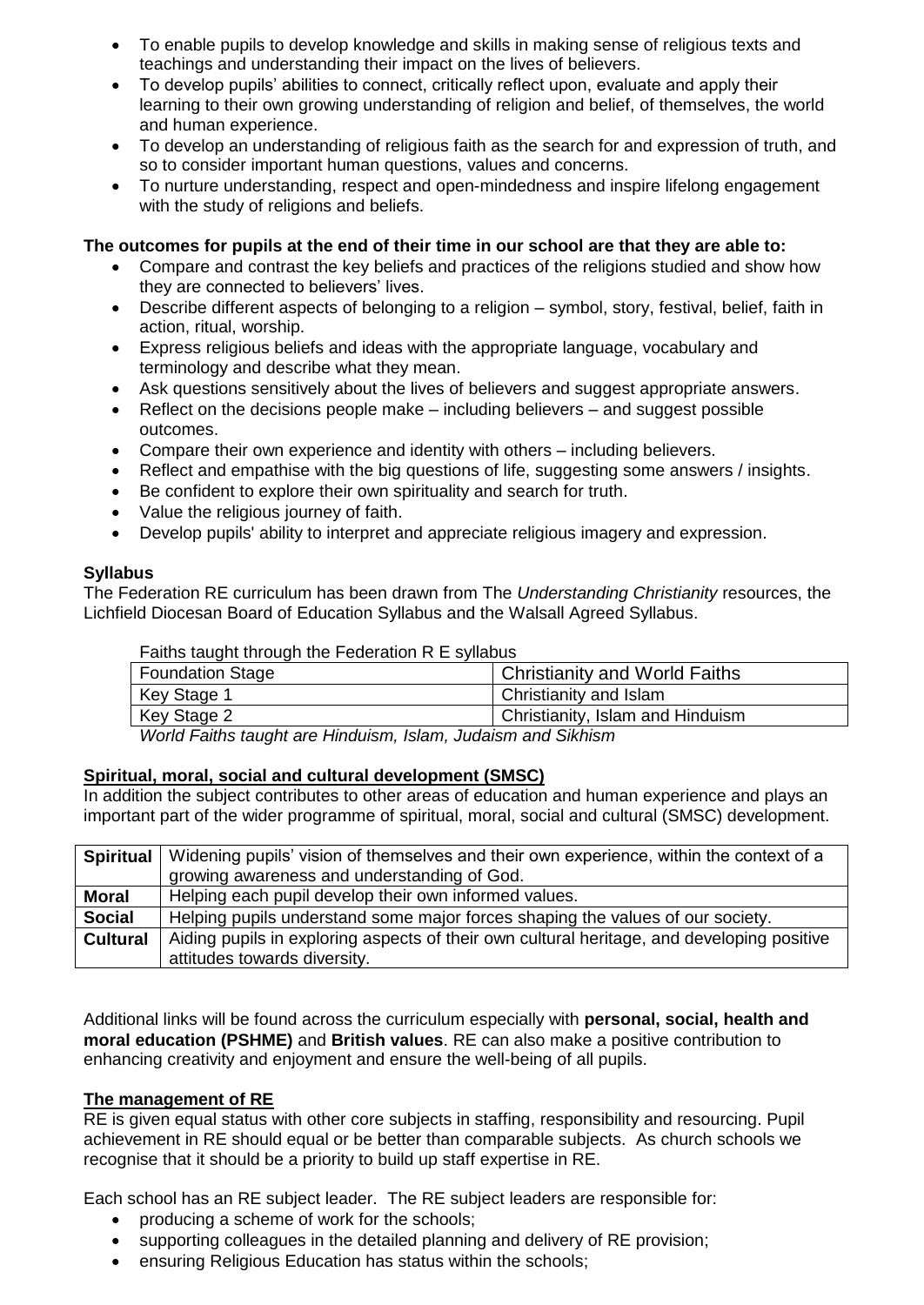- keeping in touch with subject developments and disseminating information as appropriate;
- auditing and recording current resources, supplementing resource provision when money is available and disseminating this information to staff;
- undertaking personal development and subject training and ensuring provision for staff INSET;
- monitoring RE provision, practice and outcomes:
- ensuring assessment strategies are in place in line with the Agreed Syllabus;
- creating the RE Development Plan and ensuring its regular review;
- accountability for RE standards in the schools;
- meeting with members of the Diocesan RE advisory team when possible.

## **RE outcomes for pupils**

#### **In RE pupils will be encouraged / have opportunities to:**

- Think theologically and explore ultimate questions;
- Give a theologically informed and thoughtful account of Christianity as a living and diverse faith;
- Develop the skills to analyse, interpret and apply the Bible text;
- Engage in meaningful and informed dialogue with those of other faiths and none;
- Recognise that faith is a particular way of understanding and responding to God and the world;
- Analyse and explain the varied nature and traditions of the Christian community;
- Show an informed and respectful attitude to religions and world views in their search for God and meaning;
- Reflect sensitively on areas of shared belief and practice between different faiths;
- **Enrich and expand their understanding of truth;**
- Reflect critically and responsibly on their own spiritual, philosophical and ethical convictions;
- Express religious ideas with the appropriate language, vocabulary and terminology;
- Be confident in expressing and nurturing their own faith journey.

#### **Assessment**

RE assessment across the Federation is based on Derek and Verity Holloway's assessment guidelines as advised by the Lichfield Diocesan Board of Education. Assessments are carried out at the end of each half term.

Each class has an RE diary for content and pupil responses to be recorded throughout the year. These diaries are passed onto the next class teacher.

Each child has their own RE book to record their RE learning and reflection journey.

#### **Right to withdrawal - see appendix**

At Blue Coat C E Infant and Junior Schools' Federation we wish to be an inclusive community but recognise that parents have the legal right to withdraw their children from religious education or collective worship on the grounds of conscience, without giving a reason. Parents wishing to exercise this right are asked to write to the Executive Head who will then invite the parents into school to discuss their concerns, clarify the nature of the RE and worship provided by the school and set out the options open to the parents as set out in education law. However, the right of withdrawal does not extend to other areas of the curriculum when, as may happen on occasion, spontaneous questions on religious matters are raised by pupils or there are issues related to religion that arise in other subjects. Where a pupil is withdrawn from RE and do not take part in alternative religious education they will be supervised by an appropriate member of staff whilst doing work set by their parents which will seek to further their knowledge and understanding of their parents' beliefs and values.

#### **Appendix**

#### **Guidance for schools and academies on the right to withdrawal from Religious Education March 2017**

The government guidance *Religious Education in English schools: Non-statutory guidance 2010* states that:

*Every maintained school in England must provide a basic curriculum (RE, sex education and the National Curriculum). This includes provision for RE for all registered pupils at the*